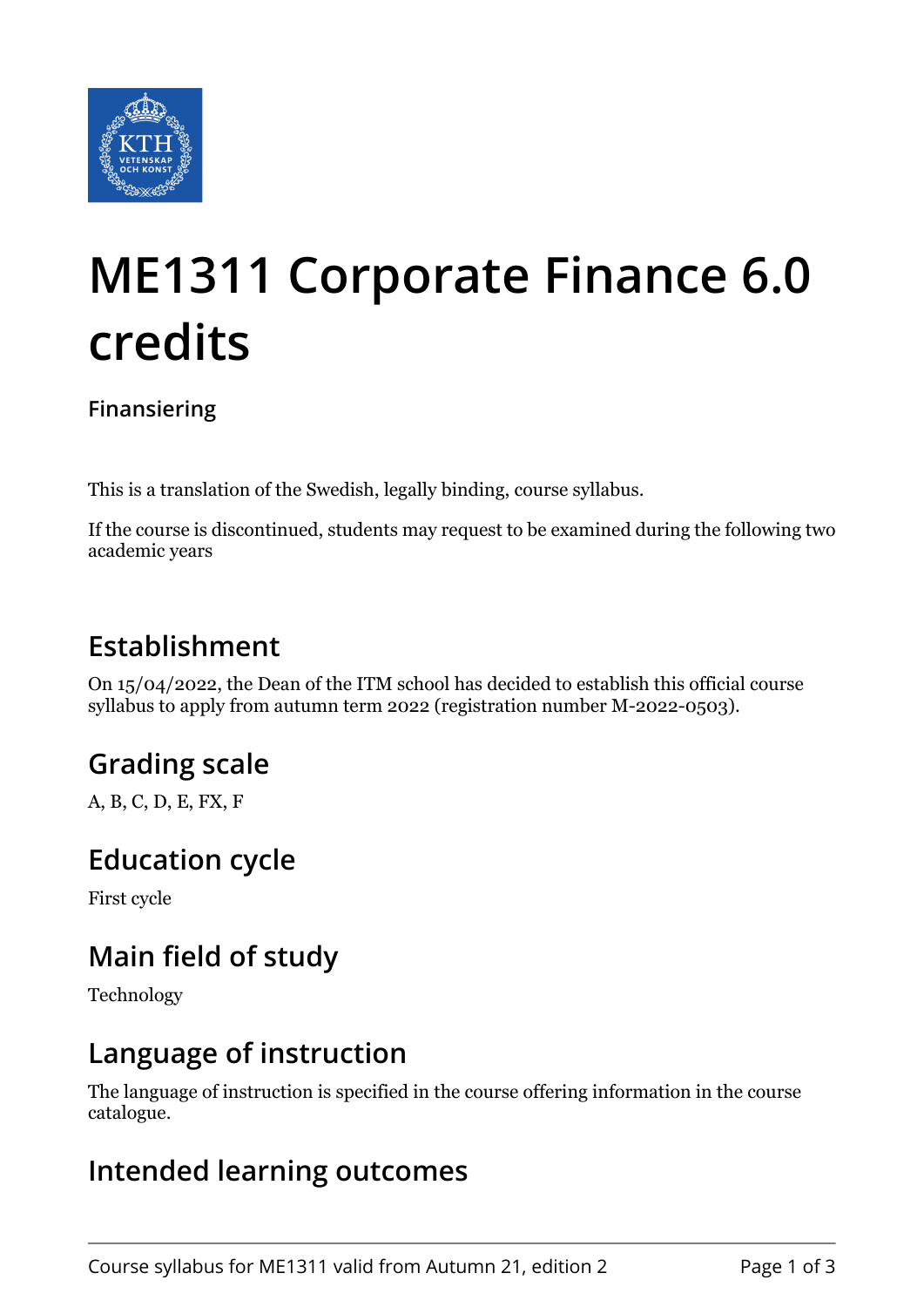The course aims to provide basic knowledge of key models and analysis tools in the subject of corporate finance. After completing the course, the student shall be able to:

- 1. Describe the organisation of the financial market;
- 2. describe, calculate and evaluate the cash flows of different investments and the financial consequences of these investments;
- 3. describe and calculate how the company's capital structure can affect the company's value;
- 4. design a company financing strategy (also taking into account the sustainable development of the business including environmental aspects).

The course also intends to give a basis for continued studies of the subject.

### **Course contents**

The overall aim of the course is to provide basic knowledge in finance methods, as well as knowledge of key theories, models and tools in the subject of corporate finance. During the course, these tools will be applied in practice through ongoing project work. The course also provides the necessary basic knowledge for any further studies in the field of finance. The course has a clear connection to entrepreneurship in innovation-intensive technology operations. The course also addresses sustainable development in a financing context.

## **Specific prerequisites**

ME1314 Introduction to Industrial Engineering and Management completed

## **Examination**

- PRO1 Assignment, 0.5 credits, grading scale: P, F
- PRO2 Assignment, 1.5 credits, grading scale: P, F
- PRO3 Assignment, 1.0 credits, grading scale: P, F
- PRO4 Assignment, 1.0 credits, grading scale: P, F
- TEN2 Written exam, 2.0 credits, grading scale: A, B, C, D, E, FX, F

Based on recommendation from KTH's coordinator for disabilities, the examiner will decide how to adapt an examination for students with documented disability.

The examiner may apply another examination format when re-examining individual students.

## **Transitional regulations**

Students who have not completed the course with a previous set of examining modules will either be examined within the framework of the new modules or alternatively be offered replacement assignments for a period of three years.